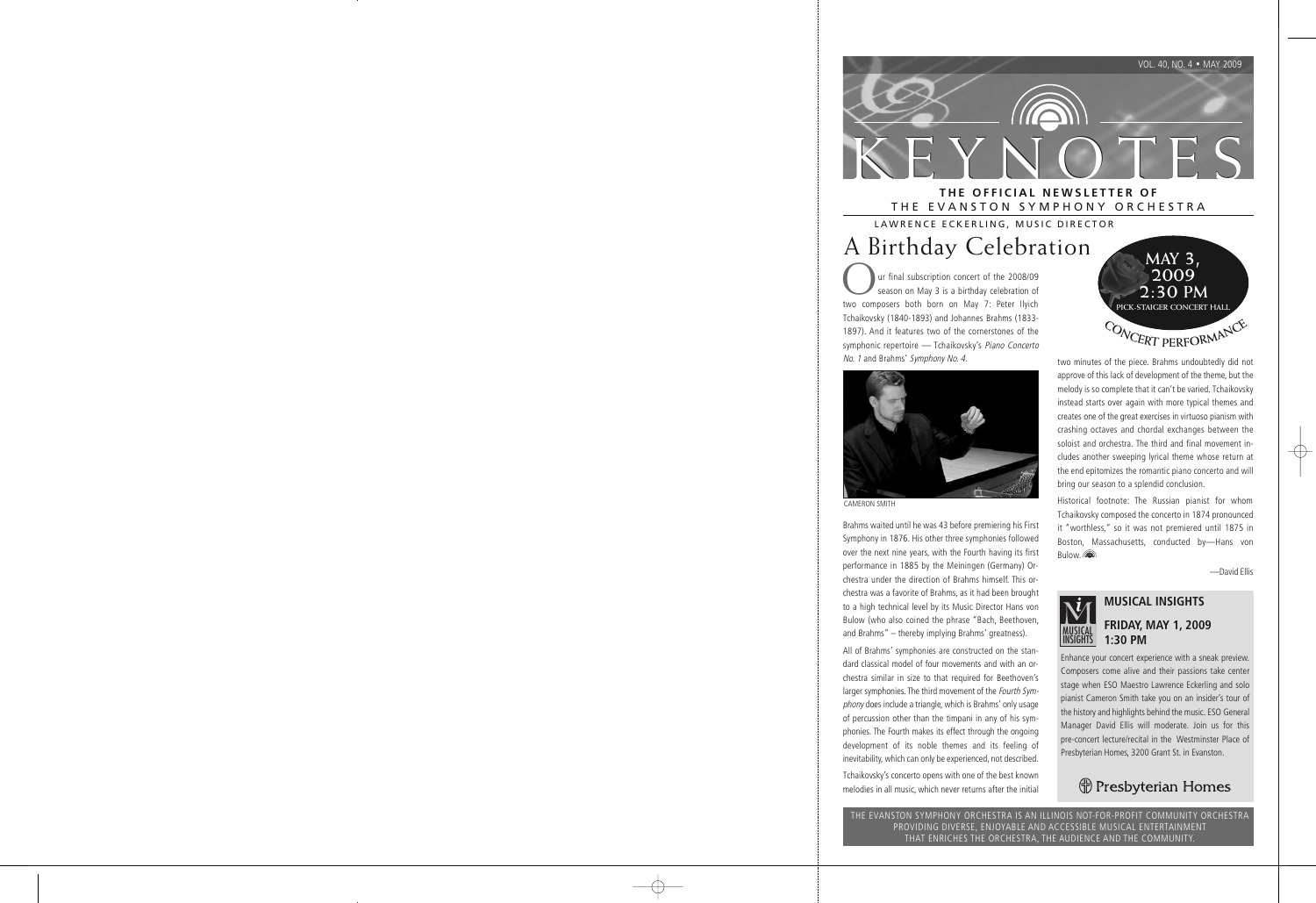## BEHIND THE SCENES



MUSIC DIRECTOR

I'm particularly looking forward on May 3 to performing one of the great masterpieces of all time…Brahms' Symphony No. 4. This particular work will forever remind me of the most important and profound music lesson I ever had, coupled with one of my most bizarre experiences. They both involve Tanglewood in 1983 where I was a student, and they both involve Leonard Bernstein.

First, the music lesson:

When I arrived at Tanglewood in the early summer of 1983 as a student, I couldn't have been more excited, anxious, and scared. This was the most famous and important place for a young conductor to go to study, and I was THERE. And there was the anticipation that for weeks four and five, Leonard Bernstein was going to be there and that was going to make my summer. Gunther Schuller was the director of the

Music School at Tanglewood at the time so he gave the opening address. What permeated the entire address was the notion that performers in general (and of course conductors) were ignoring what the composers had written, and were taking way too many liberties with the music. The theme was, "STICK TO THE SCORE". What followed was three weeks of lunacy. No rubato, no ritards at the ends of pieces, no anything! If it wasn't written in the score, you didn't do it, or you got shouted at and ridiculed.

Finally week four and Leonard Bernstein. One of the works we were studying with him was the Brahms 4th Symphony. We were working on the last movement, which has a section which needs to go faster, despite no indication by Brahms to do so. So I asked him: Why was it ok to conduct that section faster? It doesn't say so in the score, even though it feels right! His response was, "Why is it that all you young conductors only look at tempo markings, but ignore all of the other information? It DOES say so in the score. Just not with Italian words! Look at the pitches, the harmonies, the rhythms. It's ALL THERE."

That response was life changing for me. It was though he had taken out a key and unlocked a ball and chain from my feet. And for the first time, I was able to look at music in its totality. So it was the most important music lesson I ever had, or will ever have.

#### Now the bizarre experience:

At the end of Bernstein's stay, and for his final class, they had brought in a "hot off the presses" LP set of the complete Brahms Symphonies he had just recorded with the Vienna Philharmonic. He decided that we would all listen to his performance of the Brahms 4th, since we had been studying it for the past week. I happened to sit next to him while we were listening. After about three minutes, he mumbled, "They are using the wrong takes. It's all wrong. They used the wrong takes." After about three more minutes, he seemed bored and frustrated. And a few minutes more, and he was sound asleep, snoring. None of us dared move…and we heard Lenny's Brahms 4th accompanied by his snoring until the needle hit the end of the side, when he woke up.  $\blacksquare$ 

> —Lawrence Eckerling Music Director, Evanston Symphony Orchestra

## A SPECIAL TRIBUTE TO ONE OF OUR FAVORITE SUBSCRIBERS

This May concert is dedicated to Mayor Lorraine Morton. Mayor Morton has been a long time subscriber and supporter of the Evanston Symphony Orchestra. By the time of our concert, a new mayor will have been elected to office but we are delighted to honor Mayor Morton with some wonderful, powerful music. The Evanston Symphony Orchestra won the Mayor's Award for the Arts in 2003 and Mayor Morton named February 5, 2006 as Evanston Symphony Orchestra Day in honor of our 60th anniversary.



### ESO'S PENELOPE SACHS RECEIVES 2009 BOARD PRESIDENT OF THE YEAR AWARD FROM THE ILLINOIS COUNCIL OF ORCHESTRAS



Evanston resident Penelope Sachs, Evanston Symphony Orchestra (ESO) Board president from 2003 to 2008, has received the 2009 Board President of the Year Award from the Illinois Council of Orchestras.

Penelope, who joined the ESO's viola section in 1993, has been responsible for a number of key initiatives. Penelope was the spearhead for three of the ESO's most successful outreach programs, including Play Me a Picture! Paint Me a Tune!, a unique music-to-art project involving Evanston elementary and middle school students, Music in Your World, a program that introduces music to over 250 Evanston Head Start and Pre-K students, and the ESO's participation in *Ford Made in America*, a program that brings together orchestras in all 50 states in commissioning and premiering new orchestral works.

PENELOPE SACHS, BOARD PRESIDENT

Born in Ecuador, Sachs grew up in England and received her B.A. Degree from Bristol University. She, her husband and daughter emigrated to the United States in 1993 and settled in Evanston. She is a former employee of the Leo Burnett advertising agency, where she also worked in London and Hong Kong. ( $\blacksquare$ )



### MEET *CAMERON SMITH* – PIANO

What an opportunity! Cameron Smith, the superb piano soloist for our May 3 concert, has graciously agreed to appear at Musical Insights on Friday, May 1 at 1:30 PM at the Presbyterian Homes. He and Maestro Eckerling will enrich your knowledge and enjoyment of Sunday's performance with a musical explication of Tchaikovsky's Piano Concerto No. 1 – the perfect vehicle to showcase his artistry and virtuosity. As a prelude to his personal appearances on May 1 and 3, Mr. Smith will perform live on WFMT (98.7 FM) on April 24 at 12:15 PM in the prestigious PianoForte Salon Series. Don't miss it!

—Lillias Circle

CAMERON SMITH, PIANO

### ABOUT OUR GENEROUS SPONSOR, PRESBYTERIAN HOMES

Evanston Symphony subscribers are invited to Westminster Place at 3200 Grant Street, Evanston for a presentation by ABC News Correspondent Ann Compton in early June. Ms. Compton now is covering a seventh President for ABC News and will take attendees Behind the Scenes at the White House. Call Kay Blocksom at 847-492-2976 by May 20 to reserve your place at this unique event. Be sure to say you're a symphony subscriber!

Recently, King Home in downtown Evanston announced that for the first time, women are welcome to apply for residency. A garden walk and tour of King Home and Ten Twenty Grove will be held on Wednesday, April 20, at 10:30 a.m., followed by a luncheon at 1555 Oak Avenue.

Guests can see the attractive living areas, library, and fine arts gallery enjoyed by residents of King Home and Ten Twenty Grove. Call Rose Fossler at 847-866-2111 to get parking information.

No one could have predicted the kind of economic changes that have shaken so many lives lately. At Presbyterian Homes, we know that a fresh perspective is paramount in making smart financial decisions. You'll benefit from Smooth Sailing, our multi-faceted moving assistance program, to help you feel secure as you pursue your retirement dreams.

Smooth Sailing combines the services of top real estate pros with access to an efficient relocation team, and offers a full deposit refund if your residence doesn't sell. Call LaVerne Zimmerman at Westminster Place at 847-866-1635 to learn more.



Presbyterian Homes staff will be at the May concert with refreshments for all audience members and information about all their wonderful facilities.